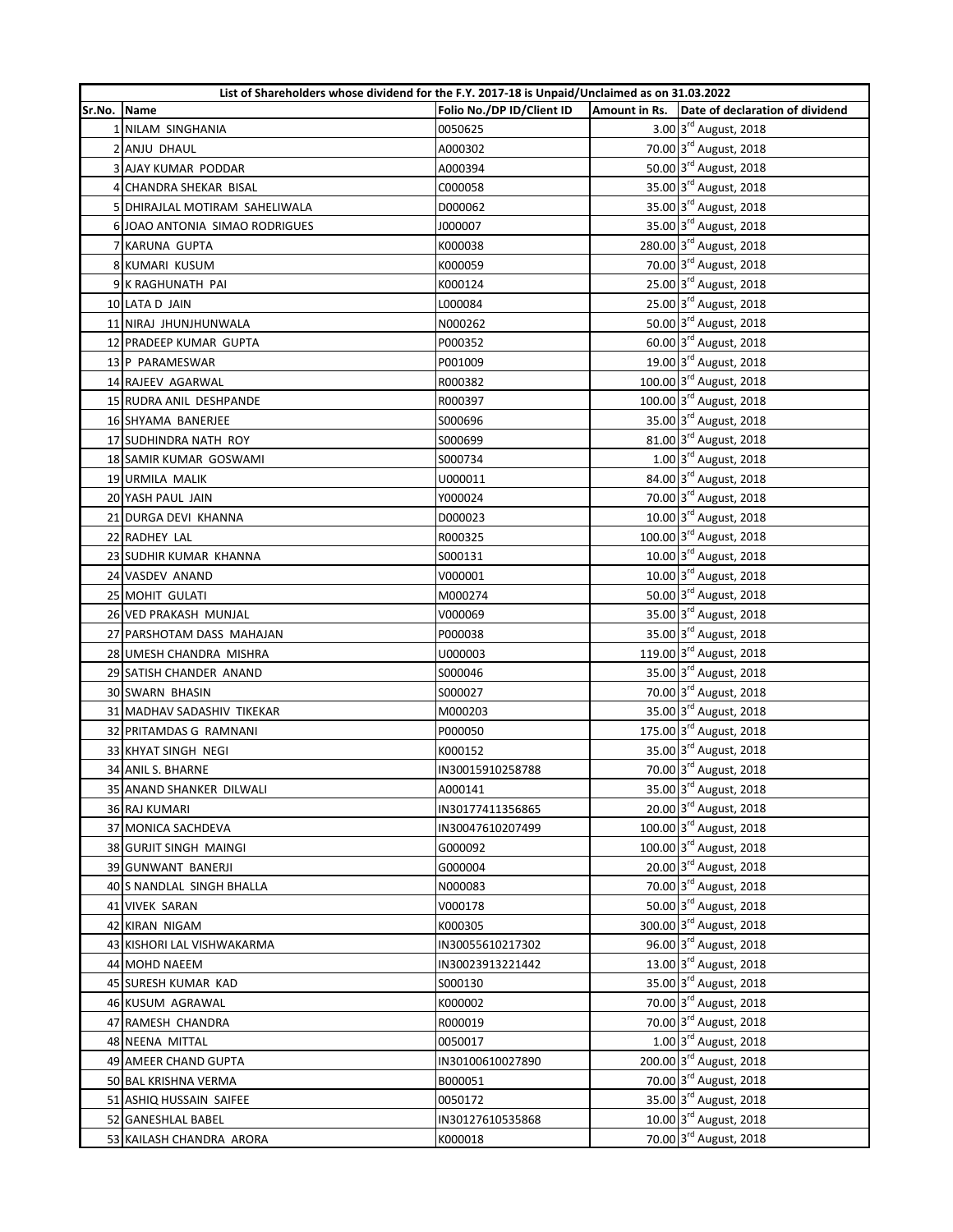|        | List of Shareholders whose dividend for the F.Y. 2017-18 is Unpaid/Unclaimed as on 31.03.2022 |                           |                                               |
|--------|-----------------------------------------------------------------------------------------------|---------------------------|-----------------------------------------------|
| Sr.No. | Name                                                                                          | Folio No./DP ID/Client ID | Amount in Rs. Date of declaration of dividend |
|        | 54 DHIRAJLAL DEVRAJBHAI GHONIA                                                                | IN30047642273637          | 75.00 3rd August, 2018                        |
|        | 55 BHESANIA MAYUR JAYANTILAL                                                                  | IN30097410519584          | 1.00 3rd August, 2018                         |
|        | 56 KAPIL KESHAVJI JOSHI                                                                       | IN30127630487233          | 100.00 3rd August, 2018                       |
|        | 57 KIRTI ACHARYA                                                                              | IN30103924584306          | 50.00 3rd August, 2018                        |
|        | 58 HARSHADRAI RAMJI MEHTA                                                                     | H000088                   | 35.00 3 <sup>rd</sup> August, 2018            |
|        | 59 JAYESH AMRUTLAL MEHTA                                                                      | IN30097410767984          | 10.00 3rd August, 2018                        |
|        | 60 JAYESH AMRATLAL MEHTA                                                                      | IN30097410065700          | 10.00 3rd August, 2018                        |
|        | 61 GOKANI KALPESH PREMJIBHAI                                                                  | IN30097411480928          | 45.00 3rd August, 2018                        |
|        | 62 DEEPAKBHAI NAGEENDAS MAHETA                                                                | IN30045011707722          | 100.00 3rd August, 2018                       |
|        | 63 DIPAKKUMAR KANTILAL MODI                                                                   | D000260                   | 25.00 3rd August, 2018                        |
|        | 64 KANTILAL BAPALAL MODI                                                                      | K000013                   | 22.00 3rd August, 2018                        |
|        | 65 KANTILAL M SHAH                                                                            | K000233                   | 2.00 3rd August, 2018                         |
|        | 66 LATABEN MAHESHKUMAR SHAH                                                                   | IN30115112170720          | 25.00 3rd August, 2018                        |
|        | 67 JAYANTILAL HIMCHAND SHAH                                                                   | J000042                   | 25.00 3rd August, 2018                        |
|        | 68 DIPAK RATILAL SHAH                                                                         | D000121                   | 25.00 3 <sup>rd</sup> August, 2018            |
|        | 69 SUMANLAL MAGANLAL SHAH                                                                     | S000179                   | 70.00 3rd August, 2018                        |
|        | 70 HITESH JAYANTILAL SHAH                                                                     | IN30034320012198          | 100.00 3rd August, 2018                       |
|        | 71 NAI LAXMANBHAI MANILAL                                                                     | IN30148510322293          | 19.00 3rd August, 2018                        |
|        | 72 SHARDABEN BHUPENDRABHAI MISTRY                                                             | IN30065210068653          | 50.00 3rd August, 2018                        |
|        | 73 GOVINDBHAI PURUSHOTTAM PATEL                                                               | G000060                   | 70.00 3rd August, 2018                        |
|        | 74 ASHABHAI KALIDAS PATEL                                                                     | A000299                   | 35.00 3rd August, 2018                        |
|        | 75 SHASHIKANT CHANDUBHAI PATEL                                                                | S000356                   | 35.00 3rd August, 2018                        |
|        | 76 YAKUB MOBIN BHAM                                                                           | Y000031                   | 100.00 3rd August, 2018                       |
|        | 77 VANRAJBHAI N MALVI                                                                         | V001008                   | 90.00 3rd August, 2018                        |
|        | 78 BHARTI NATVERLAL DESAI                                                                     | B000058                   | 70.00 3rd August, 2018                        |
|        | 79 AMITA DHIRUBHAI DESAI                                                                      | A000035                   | 20.00 3rd August, 2018                        |
|        | 80 NARENDRAKUMAR DOLATRAI DESAI                                                               | N000020                   | 140.00 3rd August, 2018                       |
|        | 81 VIRMATI KRISHANLAL DESAI                                                                   | V000043                   | 25.00 3rd August, 2018                        |
|        | 82 HOMI RUSTOMJI LAKDAWALA                                                                    | H000061                   | 70.00 3rd August, 2018                        |
|        | 83 ANTHONY DCUNHA                                                                             | A000034                   | 35.00 3 <sup>rd</sup> August, 2018            |
|        | 84 DEEPAK AMRUTLAL SHAH                                                                       | D000151                   | 12.00 3rd August, 2018                        |
|        | 85 EUSEBIO COELHO                                                                             | E000001                   | 70.00 3rd August, 2018                        |
|        | 86 GANPAT MADHAVRAO TALPADE                                                                   | G000052                   | 395.00 3rd August, 2018                       |
|        | 87 GANPAT MADHAVRAO TALPADE                                                                   | G000053                   | 10.00 3rd August, 2018                        |
|        | 88 KANTILAL KHIMRAJ NAHATA                                                                    | K000223                   | 20.00 3rd August, 2018                        |
|        | 89 LAWRENCE SANTANA DIAS                                                                      | L000035                   | 35.00 3rd August, 2018                        |
|        | 90 KUNJUR GANESHA SHENOY                                                                      | K000046                   | 35.00 3rd August, 2018                        |
|        | 91 NIRAJ JHUNJHUNWALA                                                                         | N000242                   | 100.00 3rd August, 2018                       |
|        | 92 SARA MOHAMEDBHOY SHAIKHALI                                                                 | S000576                   | 7.00 3rd August, 2018                         |
|        | 93 ROSHAN ARDESHIR BHARUCHA                                                                   | R000308                   | 70.00 3rd August, 2018                        |
|        | 94 SIDNEY PINTO                                                                               | 0010015                   | 200.00 3rd August, 2018                       |
|        | 95 HOSANG ERUVHSHAH ENGINEER                                                                  | H000015                   | 35.00 3rd August, 2018                        |
|        | 96 PIROJA ERUCHSHAH ENGINEER                                                                  | P000041                   | 12.00 3rd August, 2018                        |
|        | 97 ANJALI NANGIA                                                                              | A000169                   | 70.00 3rd August, 2018                        |
|        |                                                                                               |                           | 70.00 3rd August, 2018                        |
|        | 98 KANCHANBEN PARIKH<br>99 RAMANLAL RAICHAND SHAH                                             | K000099<br>R000116        | 1.00 3rd August, 2018                         |
|        | 100 YASMEEN R MAMA                                                                            | Y000034                   | 100.00 3rd August, 2018                       |
|        |                                                                                               |                           | 20.00 3rd August, 2018                        |
|        | 101 FARAMROZE SHAPURJI DARASHA                                                                | F000008                   | 35.00 3rd August, 2018                        |
|        | 102 GOURISHANKAR RAMCHANDRA KULKARNI                                                          | G000070                   | 1.00 3rd August, 2018                         |
|        | 103 PRANJIVANDAS G DAMANIA                                                                    | P000273                   | 70.00 3rd August, 2018                        |
|        | 104 SASHIKANT JAIKISAN PANCHAL                                                                | 0050672                   | 70.00 3rd August, 2018                        |
|        | 105 KEWALCHAND MOOLCHAND RANKA                                                                | K000079                   | 35.00 3rd August, 2018                        |
|        | 106 DINYAR FARDOONJI BHAGAT                                                                   | D000030                   |                                               |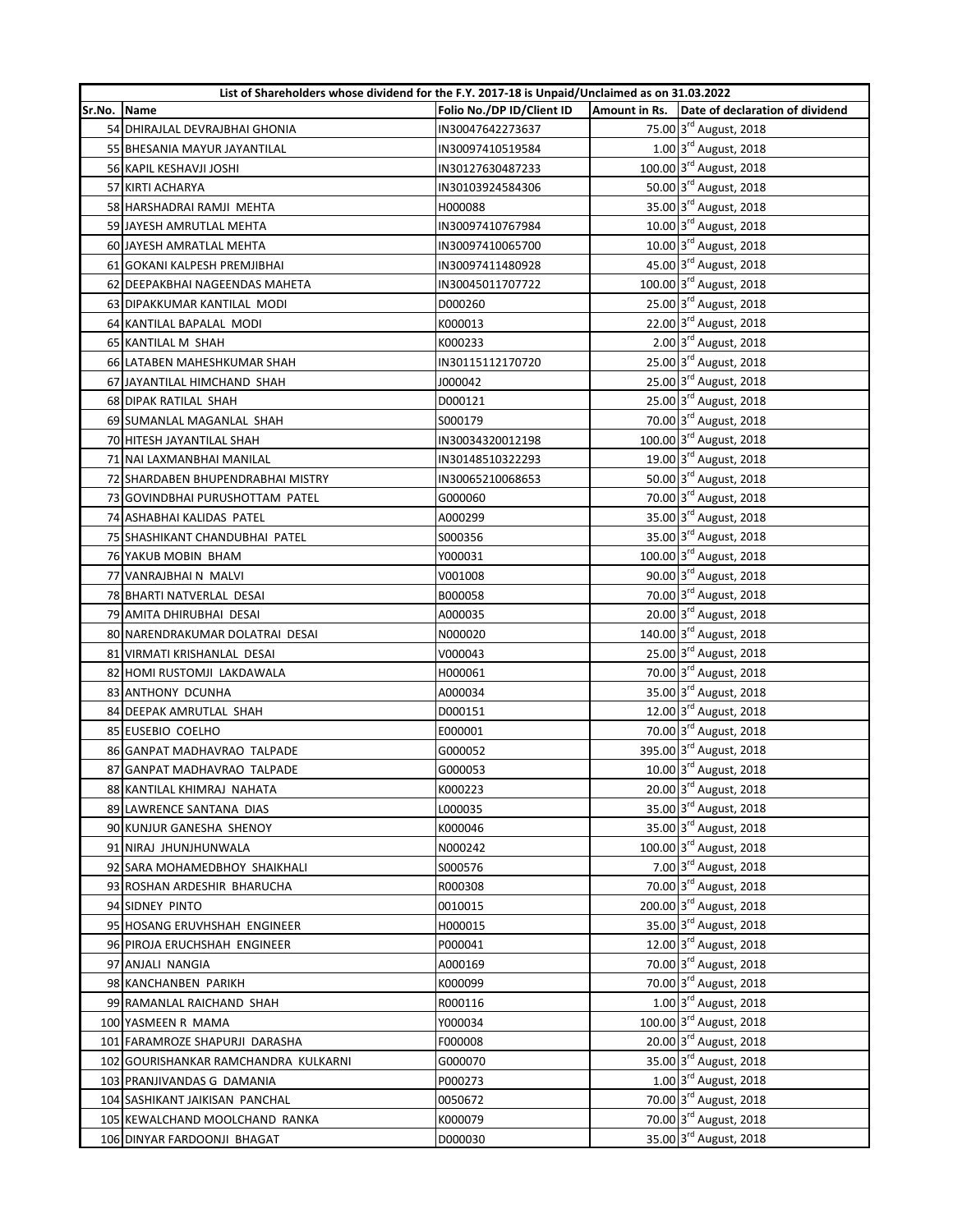|        | List of Shareholders whose dividend for the F.Y. 2017-18 is Unpaid/Unclaimed as on 31.03.2022 |                           |                                               |
|--------|-----------------------------------------------------------------------------------------------|---------------------------|-----------------------------------------------|
| Sr.No. | <b>Name</b>                                                                                   | Folio No./DP ID/Client ID | Amount in Rs. Date of declaration of dividend |
|        | 107 FALI MANECKJI TUREL                                                                       | F000003                   | 84.00 3rd August, 2018                        |
|        | 108 MANGESH SHALIGRAM PATHARE                                                                 | M000195                   | 35.00 3rd August, 2018                        |
|        | 109 SHARAD, RAMCHANDRA KOLHATKAR                                                              | S000742                   | 35.00 3rd August, 2018                        |
|        | 110 INDIRA NANIKRAM BHARVANI                                                                  | 1000014                   | 50.00 3rd August, 2018                        |
|        | 111 BHAGUBHAI AMTHALAL GANDHI                                                                 | B000005                   | 4.00 3rd August, 2018                         |
|        | 112 L RAMAKRISHNA BALASUBRAMIAN                                                               | L000030                   | 35.00 3rd August, 2018                        |
|        | 113 P K VISWANATHAN                                                                           | P000220                   | 50.00 3rd August, 2018                        |
|        | 114 RAMCHANDRA NARAYAN PATIL                                                                  | R000087                   | 35.00 3rd August, 2018                        |
|        | 115 SAVITA BHAGUBHAI GANDHI                                                                   | S000031                   | 4.00 3rd August, 2018                         |
|        | 116 RAAMDEO AGRAWAL                                                                           | R000226                   | 20.00 3rd August, 2018                        |
|        | 117 SHREEKANT VASANTLAL MEHTA                                                                 | S000304                   | 200.00 3rd August, 2018                       |
|        | 118 STATE BANK OF INDIA                                                                       | S000631                   | 70.00 3rd August, 2018                        |
|        | 119 GAJANAN VINAYAK VIJAYAKAR                                                                 | G000087                   | 70.00 3rd August, 2018                        |
|        | 120 CYRUS E LALKAKA                                                                           | C000010                   | 25.00 3rd August, 2018                        |
|        | 121 NASEEM YUSUF MERCHANT                                                                     | N000115                   | 70.00 3rd August, 2018                        |
|        | 122 PREETI ASHOK THAKORE                                                                      | P000009                   | 35.00 3rd August, 2018                        |
|        | 123 VINOD VRAJLAL THAKKAR                                                                     | V000110                   | 700.00 3rd August, 2018                       |
|        | 124 HITESH V SHAH                                                                             | H000183                   | 50.00 3rd August, 2018                        |
|        | 125 VASUMATI RAVINDRA DHURU                                                                   | V000073                   | 60.00 3rd August, 2018                        |
|        | 126 SNEHA MAYEE CHAKRAVORTY                                                                   | S000168                   | 35.00 3rd August, 2018                        |
|        | 127 RAMESH VANDRAVAN MANIAR                                                                   | R000145                   | 84.00 3rd August, 2018                        |
|        | 128 LILAWATI NATHANI                                                                          | L000022                   | 35.00 3rd August, 2018                        |
|        | 129 NARSINH NARAYAN PATIL                                                                     | N000064                   | 35.00 3rd August, 2018                        |
|        | 130 RAJENDRA PRAFULCHANDRA PAREKH                                                             | R000251                   | 560.00 3rd August, 2018                       |
|        | 131 BELADI PANDURANG KAMATH                                                                   | B000071                   | 35.00 3rd August, 2018                        |
|        | 132 CHANDAPPA SHIVAPPA KARKERA                                                                | C000059                   | 35.00 3rd August, 2018                        |
|        | 133 JAGDISH SHANTILAL THAKORE                                                                 | J000095                   | 25.00 3rd August, 2018                        |
|        | 134 ISHWARLAL D SHAH                                                                          | 1000029                   | 50.00 3 <sup>rd</sup> August, 2018            |
|        | 135 DEVIPRAKASH PARASHURAM THAKAR                                                             | D000083                   | 14.00 3rd August, 2018                        |
|        | 136 DEVANG PARIKH                                                                             | D000199                   | 100.00 3rd August, 2018                       |
|        | 137 GORDHANDAS SARDA                                                                          | G000075                   | 140.00 3rd August, 2018                       |
|        | 138 KAMINI PARIKH                                                                             | K000325                   | 100.00 3rd August, 2018                       |
|        | 139 SAVITABEN SHANKARBHAI PATEL                                                               | S000279                   | 35.00 3rd August, 2018                        |
|        | 140 SIMPLICIO ALMEIDA                                                                         | S000007                   | 35.00 3rd August, 2018                        |
|        | 141 INDIRA VASANT KELKAR                                                                      | 1000019                   | 35.00 3rd August, 2018                        |
|        | 142 ATUL TANDAN                                                                               | A000208                   | 100.00 3rd August, 2018                       |
|        | 143 LAXMAN DNYANDEO SAWANT                                                                    | L000005                   | 70.00 3rd August, 2018                        |
|        | 144 NARESH SITARAM MAJGAOMKAR                                                                 | N000085                   | 35.00 3rd August, 2018                        |
|        | 145 MANGALA P GANDHI                                                                          | 0050125                   | 20.00 3rd August, 2018                        |
|        | 146 NARAYAN RANGNATH KESKAR                                                                   | N000078                   | 25.00 3rd August, 2018                        |
|        | 147 Nandini Mehta                                                                             | IN30009510433076          | 70.00 3rd August, 2018                        |
|        | 148 Nandini Mehta                                                                             | IN30009510444634          | 140.00 3rd August, 2018                       |
|        | 149 LATIKA CHINTAMANI CHAUBAL                                                                 |                           | 35.00 3rd August, 2018                        |
|        |                                                                                               | L000003                   | 70.00 3rd August, 2018                        |
|        | 150 MANSUKHLAL SHIVJI NANDU                                                                   | M000193                   | 50.00 3rd August, 2018                        |
|        | 151 VIMAL SHAH                                                                                | V000230                   | 70.00 3rd August, 2018                        |
|        | 152 FRANCIS DSOUZA                                                                            | F000001                   | 50.00 3rd August, 2018                        |
|        | 153 JAYESH J NAIR                                                                             | J000190                   |                                               |
|        | 154 PANACHAND LADHABHAI MARU                                                                  | P000084                   | 35.00 3rd August, 2018                        |
|        | 155 BHALACHANDRA NARAYAN BAPAT                                                                | B000057                   | 110.00 3rd August, 2018                       |
|        | 156 DOMINIC ANTHONY MATHEWS LEWIS                                                             | D000005                   | 35.00 3rd August, 2018                        |
|        | 157 RAMNATH GOVIND KARE                                                                       | R000037                   | 50.00 3rd August, 2018                        |
|        | 158 VESTA IVES                                                                                | V000030                   | 35.00 3rd August, 2018                        |
|        | 159 SUDHA ACHYUT NAGARKAR                                                                     | S000014                   | 35.00 3rd August, 2018                        |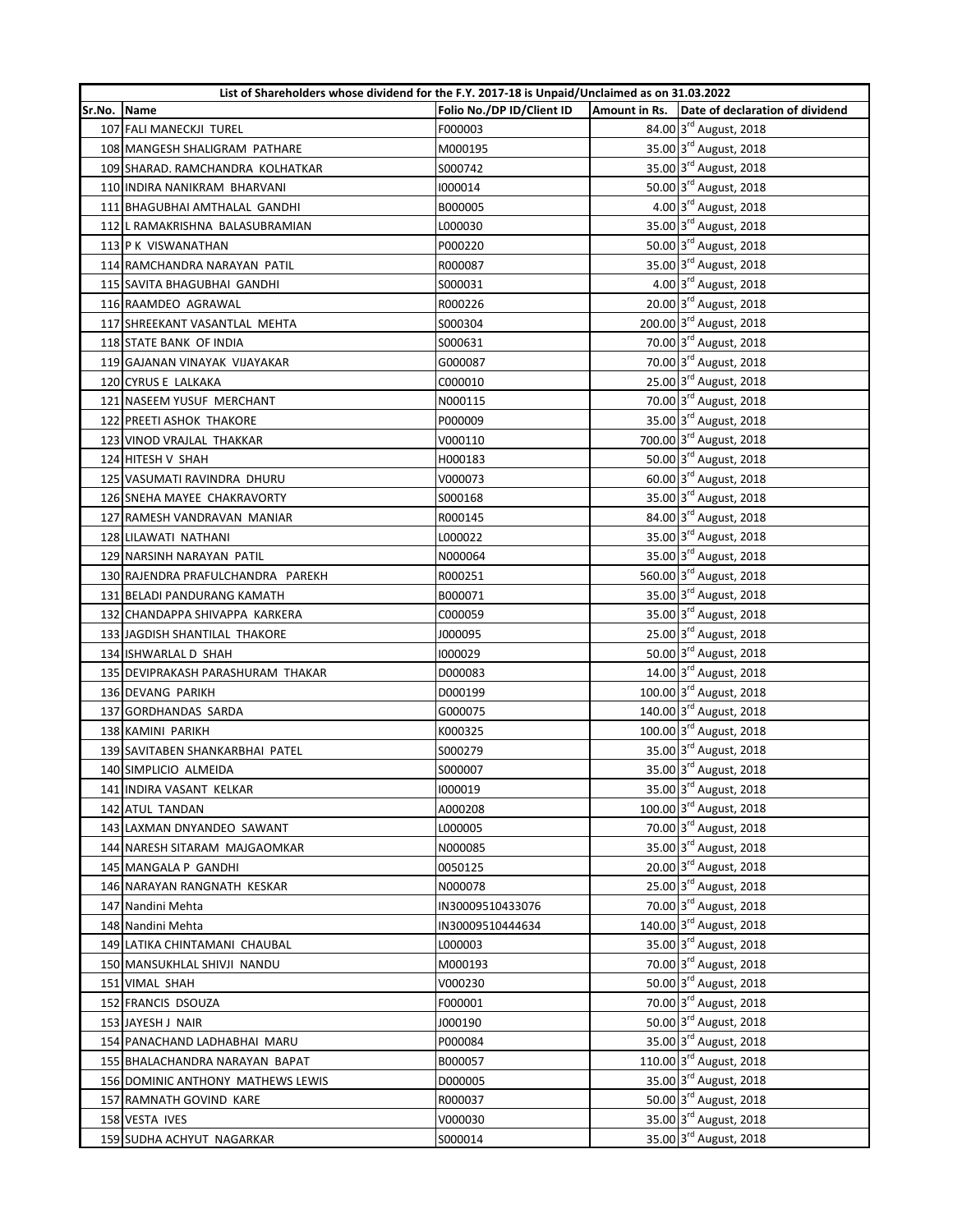|        | List of Shareholders whose dividend for the F.Y. 2017-18 is Unpaid/Unclaimed as on 31.03.2022 |                           |                                               |
|--------|-----------------------------------------------------------------------------------------------|---------------------------|-----------------------------------------------|
| Sr.No. | <b>Name</b>                                                                                   | Folio No./DP ID/Client ID | Amount in Rs. Date of declaration of dividend |
|        | 160 VIJAY RATANCHAND SHAH                                                                     | V000081                   | 35.00 3rd August, 2018                        |
|        | 161 ANGELA ALBERT AMANNA                                                                      | A000004                   | 35.00 3rd August, 2018                        |
|        | 162 INDRANI MUKHERJEE                                                                         | 1000039                   | 1.00 3rd August, 2018                         |
|        | 163 MHAPANKAR PRATAP RAGHUNATH                                                                | M000153                   | 2.00 3rd August, 2018                         |
|        | 164 RAVINDRA MANHAR MOHON                                                                     | R000070                   | 1.00 3rd August, 2018                         |
|        | 165 ASHA MAHENDRA BAJPAYEE                                                                    | A000315                   | 50.00 3rd August, 2018                        |
|        | 166 RAGHUNATH SHANKAR NAKHE                                                                   | R000135                   | 35.00 3rd August, 2018                        |
|        | 167 GOPALDAS JAMNADAS VED                                                                     | G000036                   | 35.00 3rd August, 2018                        |
|        | 168 PHALAK YUVARAJ GOPAL                                                                      | IN30109810427058          | 50.00 3rd August, 2018                        |
|        | 169 MEENA ASHOK LUNKAD                                                                        | M000297                   | 100.00 3rd August, 2018                       |
|        | 170 SHRIKRISHNA BANSIDHAR JAGDHANE                                                            | IN30154915834053          | 25.00 3rd August, 2018                        |
|        | 171 K S RUPAREL                                                                               | K000157                   | 70.00 3rd August, 2018                        |
|        | 172 ANANT PURUSHOTTAMRAO PANDE                                                                | A000120                   | 35.00 3rd August, 2018                        |
|        | 173 SUNILKUMAR MAHENDRA AGRAWAL                                                               | IN30133018110810          | 25.00 3rd August, 2018                        |
|        | 174 MAHENDRA SANGHI                                                                           | M000382                   | 35.00 3 <sup>rd</sup> August, 2018            |
|        | 175 PRABHAKAR BHALCHANDRA JOSHI                                                               | P000016                   | 35.00 3rd August, 2018                        |
|        | 176 JAYESH KUMAR PANDYA                                                                       | J000248                   | 100.00 3rd August, 2018                       |
|        | 177 GAJANAN SADASHIVRAO KAMAT                                                                 | G000082                   | 84.00 3rd August, 2018                        |
|        | 178 AIME RUSI DAVER                                                                           | A000129                   | 47.00 3rd August, 2018                        |
|        | 179 ILLINDALA VINAYA BHOOSHAN RAO                                                             | 1000020                   | 84.00 3rd August, 2018                        |
|        | 180 PICHUIYER NATARAJAN                                                                       | P000098                   | 35.00 3rd August, 2018                        |
|        | 181 BELIDE MARKANDEYAS                                                                        | B000052                   | 70.00 3rd August, 2018                        |
|        | 182 SRINIVASULU GUTHA                                                                         | IN30102220944672          | 50.00 3rd August, 2018                        |
|        | 183 C H MEENAKSHI                                                                             | C000015                   | 20.00 3rd August, 2018                        |
|        | 184 DEVULAPALLI SANYASI PRASAD                                                                | D000105                   | 50.00 3rd August, 2018                        |
|        | 185 DEVANASETTY NAGESWARA RAO                                                                 | D000072                   | 35.00 3rd August, 2018                        |
|        | 186 SATYAVELU LAKSHMIPATHI                                                                    | S000150                   | 56.00 3rd August, 2018                        |
|        | 187 NAGA RAMESWARA RAO KUSUMANCHI                                                             | IN30102220035303          | 50.00 3 <sup>rd</sup> August, 2018            |
|        | 188 JACOB VERGHESE                                                                            | J000109                   | 96.00 3 <sup>rd</sup> August, 2018            |
|        | 189 K V KRISHNAN                                                                              | K000180                   | 69.00 3 <sup>rd</sup> August, 2018            |
|        | 190 N UPENDRA NAYAK                                                                           | N000125                   | 25.00 3rd August, 2018                        |
|        | 191 B S KANAKA LAKSHMAMMA                                                                     | B000101                   | 1.00 3rd August, 2018                         |
|        | 192 B S SHOBHA RANI                                                                           | B000108                   | 1.00 3rd August, 2018                         |
|        | 193 C S SUNDRAMMA                                                                             | C000103                   | 2.00 3rd August, 2018                         |
|        | 194 K J SWARNA LATHA                                                                          | K000058                   | 1.00 3rd August, 2018                         |
|        | 195 O V SRINIVASA BABU                                                                        | 0000011                   | 5.00 3rd August, 2018                         |
|        | 196 RAMAMURTHYAIYAR SWAMINATHAN                                                               | R000127                   | 35.00 3rd August, 2018                        |
|        | 197 SHANTHA                                                                                   | S000376                   | 5.00 3rd August, 2018                         |
|        | 198 K BALAKRISHNA                                                                             | K000011                   | 7.00 3rd August, 2018                         |
|        | 199 M R RAVINDRANATH                                                                          | M000264                   | 4.00 3rd August, 2018                         |
|        | 200 SHANTI LAL KOTHARI                                                                        | S000152                   | 7.00 3rd August, 2018                         |
|        | 201 D S CHANDRA KANTHAMMA                                                                     | D000099                   | 1.00 3rd August, 2018                         |
|        | 202 D SATHYA NARAYANA GUPTA                                                                   | D000103                   | 1.00 3rd August, 2018                         |
|        | 203 N SHAMANNA REDDY                                                                          | N000087                   | 1.00 3rd August, 2018                         |
|        |                                                                                               |                           | 4.00 3rd August, 2018                         |
|        | 204 SWARNA LATHA BRAMADEVIAH<br>205 V JAYANTI                                                 | 0050664<br>V000032        | 35.00 3rd August, 2018                        |
|        | 206 M S LALITHAMMA                                                                            |                           | 60.00 3rd August, 2018                        |
|        |                                                                                               | M000191                   | 10.00 3rd August, 2018                        |
|        | 207 SMITA DHARAMSHI                                                                           | S000524                   | 5.00 3rd August, 2018                         |
|        | 208 K N VENKATALAKSHMAMMA                                                                     | K000093                   | 7.00 3rd August, 2018                         |
|        | 209 PALYAM GOPAL RAO SHANKAR                                                                  | P000289                   | 7.00 3rd August, 2018                         |
|        | 210 SREENIVASA MOORTHY ANJANA                                                                 | S000166                   | 160.00 3rd August, 2018                       |
|        | 211 Y V JAYA                                                                                  | Y000012                   |                                               |
|        | 212 KUNTHANAZHI RAMACHANDRAN                                                                  | K000111                   | 70.00 3rd August, 2018                        |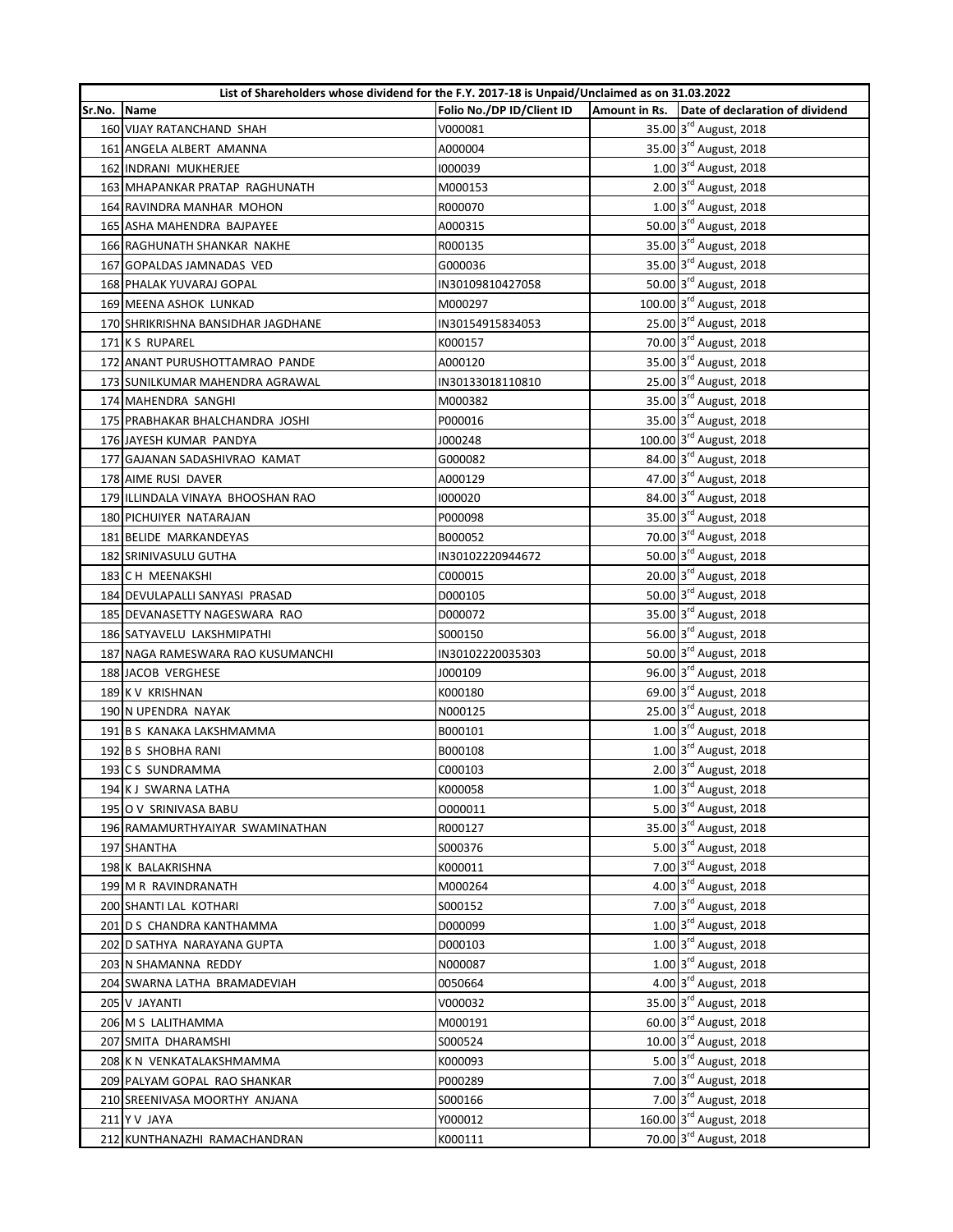|        | List of Shareholders whose dividend for the F.Y. 2017-18 is Unpaid/Unclaimed as on 31.03.2022 |                           |  |                                                  |
|--------|-----------------------------------------------------------------------------------------------|---------------------------|--|--------------------------------------------------|
| Sr.No. | <b>Name</b>                                                                                   | Folio No./DP ID/Client ID |  | Amount in Rs. Date of declaration of dividend    |
|        | 213 H G PHANI RAJ                                                                             | H000021                   |  | 5.00 3 <sup>rd</sup> August, 2018                |
|        | 214 H P PAAVANASHREE                                                                          | H000159                   |  | 2.00 3rd August, 2018                            |
|        | 215 R MEERA                                                                                   | R000059                   |  | 63.00 3rd August, 2018                           |
|        | 216 AIDA DE MENEZES BRAGANCA                                                                  | A000091                   |  | 35.00 3rd August, 2018                           |
|        | 217 AIDA DE MENEZES BRAGANCA                                                                  | A000183                   |  | 35.00 3rd August, 2018                           |
|        | 218 R CHANDRA SEKARAN                                                                         | R000023                   |  | 35.00 3rd August, 2018                           |
|        | 219 ADOLPHUS ALBERT                                                                           | A000003                   |  | 35.00 3rd August, 2018                           |
|        | 220 KARAMUKKIL PISHARATH KRISHNA PISHARODY                                                    | K000103                   |  | 35.00 3rd August, 2018                           |
|        | 221 KS VEENA                                                                                  | K000201                   |  | 5.00 3rd August, 2018                            |
|        | 222 PUSHPAT KOTHARI                                                                           | P000211                   |  | 10.00 3rd August, 2018                           |
|        | 223 D P DHAR CHOUDHARY                                                                        | D000130                   |  | 4.00 3rd August, 2018                            |
|        | 224 K PUSHPABAI                                                                               | K000098                   |  | 1.00 3rd August, 2018                            |
|        | 225 L V KRISHNAJI RAO                                                                         | L000042                   |  | 1.00 3rd August, 2018                            |
|        | 226 B S PRASANNA MURTHY                                                                       | B000105                   |  | 2.00 3rd August, 2018                            |
|        | 227 C S SRINIVASA RAO                                                                         | C000063                   |  | 14.00 3rd August, 2018                           |
|        | 228 S N KRISHNA MURTHY                                                                        | S000514                   |  | 7.00 3rd August, 2018                            |
|        | 229 KAMALA SUNDARAM                                                                           | K000135                   |  | 35.00 3rd August, 2018                           |
|        | 230 N HARSHPAL SHAH                                                                           | N001012                   |  | 25.00 3rd August, 2018                           |
|        | 231 B K SATHYANARAYANA GUPTA                                                                  | B000147                   |  | 25.00 3rd August, 2018                           |
|        | 232 K B RAMACHANDRA RAJ URS                                                                   | K000015                   |  | 20.00 3rd August, 2018                           |
|        | 233 ARCHIE MASCARENHAS                                                                        | A000083                   |  | 161.00 3rd August, 2018                          |
|        | 234 ALMEDIA LEO SUNDEEP                                                                       | A000404                   |  | 100.00 3rd August, 2018                          |
|        | 235 PRECIELLA S ALMEIDA                                                                       | P000191                   |  | 10.00 3rd August, 2018                           |
|        | 236 SUSHRUTH D BELAGUR                                                                        | 0050126                   |  | 25.00 3rd August, 2018                           |
|        | 237 UMA UMESH NALWAD                                                                          | IN30311610061308          |  | 5.00 3rd August, 2018                            |
|        | 238 J G KANNAPPAN                                                                             | J000033                   |  | 35.00 3rd August, 2018                           |
|        | 239 PERUMAL RAJAN                                                                             | P000117                   |  | 70.00 3rd August, 2018                           |
|        | 240 O S RAMAMOORTHY                                                                           | IN30135640027984          |  | 35.00 3rd August, 2018                           |
|        | 241 BHAVANI VENKATRAMANAN                                                                     | B000128                   |  | 5.00 3 <sup>rd</sup> August, 2018                |
|        | 242 BALEKUNDUR SRIDHAR ACHARYA                                                                | B000092                   |  | 35.00 3rd August, 2018                           |
|        | 243 NALINI SRIDHAR ACHARYA                                                                    | N000082                   |  | 35.00 3rd August, 2018                           |
|        | 244 THIRUPATHUR RANGANATHAM RUKMANI                                                           | T000031                   |  | 35.00 3rd August, 2018                           |
|        | 245 D N DAS                                                                                   | D000067                   |  | 35.00 3rd August, 2018                           |
|        | 246 D PADMAVATHI                                                                              | D000077                   |  | 35.00 3rd August, 2018                           |
|        | 247 NARAYANASWAMY GOPALAN                                                                     | N000030                   |  | 70.00 3rd August, 2018                           |
|        | 248 SIVARAM RANGACHARI                                                                        | S000221                   |  | 70.00 3rd August, 2018                           |
|        | 249 ALEXANDER PUTHENPURAIKAL MATHEWS                                                          | A000118                   |  | 35.00 3rd August, 2018                           |
|        | 250 MEDA SRINIVASULU                                                                          | M000168                   |  | 35.00 3rd August, 2018                           |
|        | 251 ATHIPALLI PADMANABHAN                                                                     | A000115                   |  | 35.00 3rd August, 2018                           |
|        | 252 CHAND DEVI DAMANI                                                                         | C000146                   |  | 35.00 3rd August, 2018                           |
|        | 253 RAJKUMARI GULECHA                                                                         | IN30012610451016          |  | 180.00 3rd August, 2018                          |
|        | 254 RAVIKANT CHOUDHARY                                                                        | R000209                   |  | 10.00 3rd August, 2018                           |
|        | 255 M S BALAKRISHNAN                                                                          | M000176                   |  | 35.00 3rd August, 2018                           |
|        |                                                                                               |                           |  | 35.00 3rd August, 2018                           |
|        | 256 TIRUNINRAVUR TIRUVENGADAM MOKSHANANDAM                                                    | T000037                   |  | 210.00 3rd August, 2018                          |
|        | 257 T K KRISHNAMOORTHY                                                                        | T000014                   |  | 35.00 3rd August, 2018                           |
|        | 258 M LALITHA                                                                                 | M000390                   |  |                                                  |
|        | 259 E RUKMANI                                                                                 | E000008                   |  | 35.00 3rd August, 2018<br>50.00 3rd August, 2018 |
|        | 260 DHANASEKARAN. A                                                                           | IN30017510104679          |  |                                                  |
|        | 261 V SRIRAM                                                                                  | V000244                   |  | 70.00 3rd August, 2018                           |
|        | 262 M RAMANANDAN                                                                              | M000157                   |  | 70.00 3rd August, 2018                           |
|        | 263 S P RAMACHANDRAN                                                                          | S000419                   |  | 50.00 3rd August, 2018                           |
|        | 264 KRISHNA PILLAI VASUDEVAN NAIR                                                             | K000105                   |  | 70.00 3rd August, 2018                           |
|        | 265 NAJU KAIKHUSHRU DUBASH                                                                    | N000273                   |  | 84.00 3rd August, 2018                           |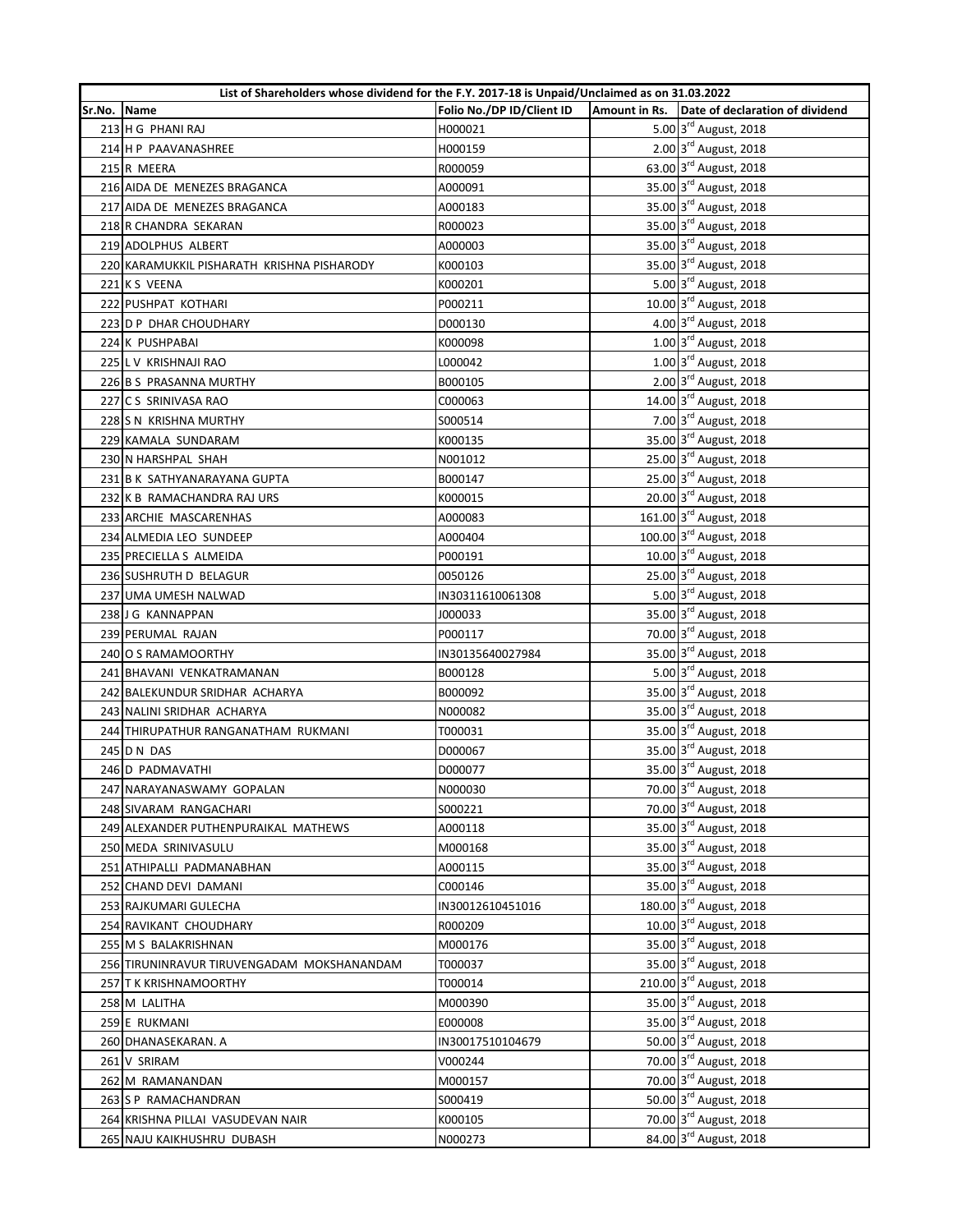|        | List of Shareholders whose dividend for the F.Y. 2017-18 is Unpaid/Unclaimed as on 31.03.2022 |                           |                                               |
|--------|-----------------------------------------------------------------------------------------------|---------------------------|-----------------------------------------------|
| Sr.No. | Name                                                                                          | Folio No./DP ID/Client ID | Amount in Rs. Date of declaration of dividend |
|        | 266 ASHIS KUMAR DEY                                                                           | IN30125013837918          | 5.00 3 <sup>rd</sup> August, 2018             |
|        | 267 SATYA NARAYAN CHATTERJEE                                                                  | S000186                   | 70.00 3rd August, 2018                        |
|        | 268 KRISHNA DUTTA                                                                             | 0050072                   | 2.00 3rd August, 2018                         |
|        | 269 GUPI GHOSE                                                                                | G000023                   | 50.00 3rd August, 2018                        |
|        | 270 RUPI GHOSE                                                                                | R000036                   | 50.00 3rd August, 2018                        |
|        | 271 MONIMOY CHAKRABARTI                                                                       | 0050069                   | 35.00 3rd August, 2018                        |
|        | 272 MADHU SUDAN CHAKRAVARTI                                                                   | M000179                   | 25.00 3rd August, 2018                        |
|        | 273 MUDIT K SARAF                                                                             | M000365                   | 10.00 3rd August, 2018                        |
|        | 274 P L LADIA HUF                                                                             | 0050508                   | 1.00 3rd August, 2018                         |
|        | 275 GOURI SEAL                                                                                | G000093                   | 10.00 3rd August, 2018                        |
|        | 276 UTTAM KUMAR SHAW                                                                          | 0050732                   | 1.00 3rd August, 2018                         |
|        | 277 PRANAB KUMAR DUTT                                                                         | P001014                   | 1.00 3rd August, 2018                         |
|        | 278 RAMAN SHANKAR CHOWDHURY                                                                   | R000122                   | 35.00 3 <sup>rd</sup> August, 2018            |
|        | 279 TAPAN KUMAR SARKAR                                                                        | T000080                   | 1.00 3rd August, 2018                         |
|        | 280 DOMINIC EDWIN DSOUZA                                                                      | D000027                   | 35.00 3 <sup>rd</sup> August, 2018            |
|        | 281 DOMINIC EDWIN DSOUZA                                                                      | D000028                   | 35.00 3rd August, 2018                        |
|        | 282 ASOKE CHANDRA BANERJEE                                                                    | A000024                   | 35.00 3rd August, 2018                        |
|        | 283 ARUN BHUSAN MUKHERJEE                                                                     | A000291                   | 15.00 3rd August, 2018                        |
|        | 284 SAKTI PRASAD GHOSH                                                                        | S000208                   | 35.00 3rd August, 2018                        |
|        | 285 SRIKANTA SEN                                                                              | 0050065                   | 5.00 3rd August, 2018                         |
|        | 286 ANIMA DAS                                                                                 | A000202                   | 35.00 3rd August, 2018                        |
|        | 287 PRATAP NARAYAN KAPOOR                                                                     | P000165                   | 20.00 3rd August, 2018                        |
|        | 288 SIPRA SEAL                                                                                | S000259                   | 14.00 3rd August, 2018                        |
|        | 289 DILIP KUMAR SAHA                                                                          | 0050018                   | 1.00 3rd August, 2018                         |
|        | 290 PUSKAR BASU                                                                               | P000011                   | 35.00 3rd August, 2018                        |
|        | 291 PRABHAT KUMAR KUNDU                                                                       | P000073                   | 35.00 3rd August, 2018                        |
|        | 292 ARATI DAS                                                                                 | A000418                   | 1.00 3rd August, 2018                         |
|        | 293 SUPRAKASH TALUKDAR                                                                        | 0050545                   | $1.00 \frac{3^{rd}}{3}$ August, 2018          |
|        | 294 SUPRAKASH TALUKDAR                                                                        | 0050731                   | 1.00 3rd August, 2018                         |
|        | 295 AVRA GANGULY                                                                              | 0050538                   | 70.00 3 <sup>rd</sup> August, 2018            |
|        | 296 SATYAM KHAITAN                                                                            | 0050741                   | 1.00 3rd August, 2018                         |
|        | 297 KOUSHIK KARMARKAR                                                                         | 0050519                   | 1.00 3rd August, 2018                         |
|        | 298 MONISHA DANIEL                                                                            | M000305                   | 140.00 3rd August, 2018                       |
|        | 299 SOVA PAL                                                                                  | S000751                   | 5.00 3rd August, 2018                         |
|        | 300 SATYA NARAYAN PAL                                                                         | S000752                   | 1.00 3rd August, 2018                         |
|        | 301 DEBASISH PAN                                                                              | 0050104                   | 1.00 3rd August, 2018                         |
|        | 302 DEBASISH PAN                                                                              | 0050105                   | 1.00 3rd August, 2018                         |
|        | 303 DEBASISH PAN                                                                              | 0050106                   | 1.00 3rd August, 2018                         |
|        | 304 DEBASISH PAN                                                                              | 0050107                   | 1.00 3rd August, 2018                         |
|        | 305 DEBASISH PAN                                                                              | 0050108                   | 1.00 3rd August, 2018                         |
|        |                                                                                               |                           | 1.00 3rd August, 2018                         |
|        | 306 DEBASISH PAN                                                                              | 0050109                   | 1.00 3rd August, 2018                         |
|        | 307 DEBASISH PAN                                                                              | 0050177                   | 1.00 3rd August, 2018                         |
|        | 308 DEBASISH PAN                                                                              | 0050178                   | 1.00 3rd August, 2018                         |
|        | 309 DEBASISH PAN                                                                              | 0050179                   |                                               |
|        | 310 DEBASISH PAN                                                                              | 0050180                   | 1.00 3rd August, 2018                         |
|        | 311 DEBASISH PAN                                                                              | 0050182                   | 1.00 3rd August, 2018                         |
|        | 312 DEBASISH PAN                                                                              | 0050183                   | 1.00 3rd August, 2018                         |
|        | 313 DEBASISH PAN                                                                              | 0050184                   | 1.00 3rd August, 2018                         |
|        | 314 DEBASISH PAN                                                                              | 0050185                   | 1.00 3rd August, 2018                         |
|        | 315 DEBASISH PAN                                                                              | 0050199                   | 1.00 3rd August, 2018                         |
|        | 316 DEBASISH PAN                                                                              | 0050200                   | 1.00 3rd August, 2018                         |
|        | 317 DEBASISH PAN                                                                              | 0050201                   | 1.00 3rd August, 2018                         |
|        | 318 DEBASISH PAN                                                                              | 0050202                   | 1.00 3rd August, 2018                         |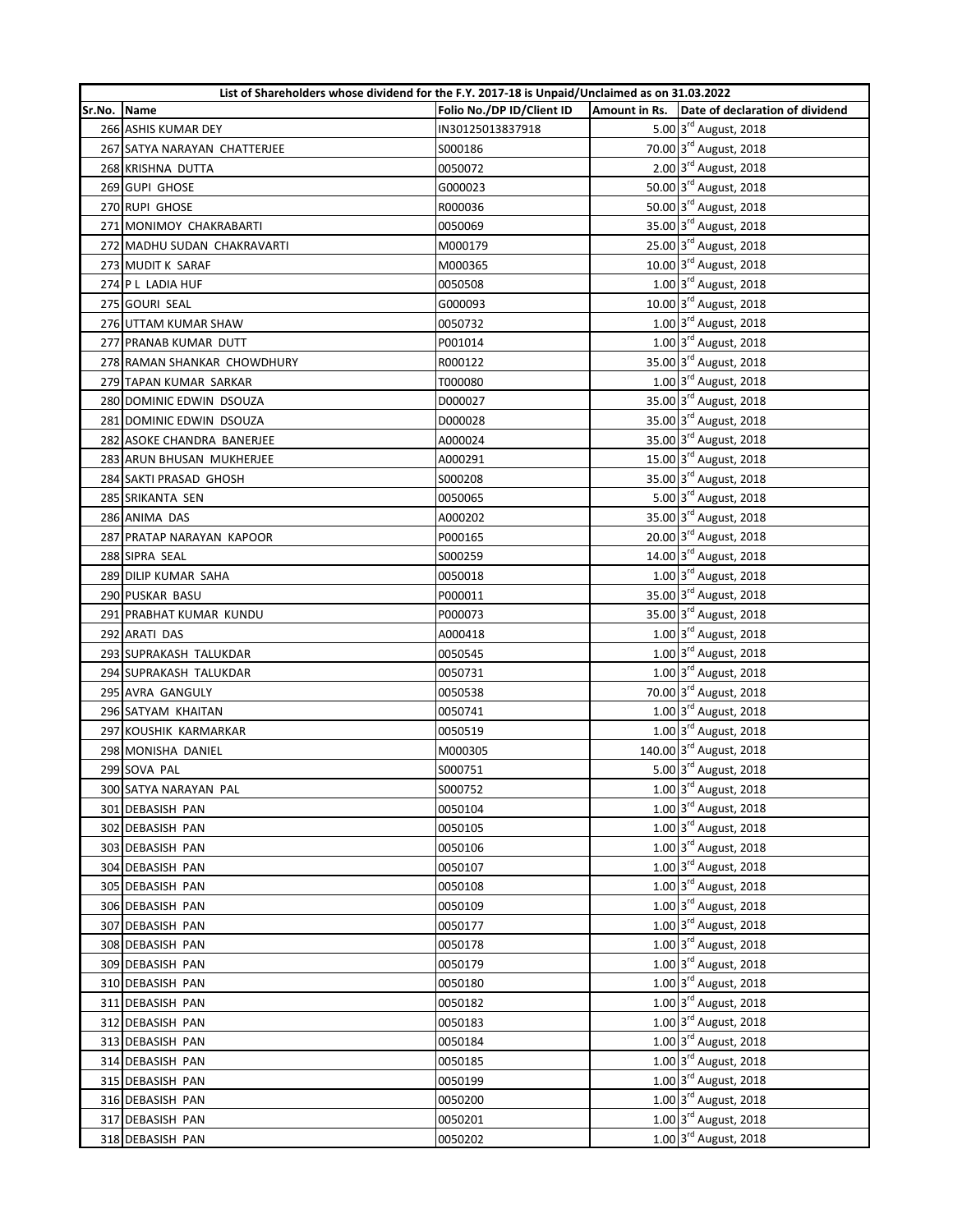|        | List of Shareholders whose dividend for the F.Y. 2017-18 is Unpaid/Unclaimed as on 31.03.2022 |                           |  |                                                |
|--------|-----------------------------------------------------------------------------------------------|---------------------------|--|------------------------------------------------|
| Sr.No. | Name                                                                                          | Folio No./DP ID/Client ID |  | Amount in Rs. Date of declaration of dividend  |
|        | 319 ALPANA CHAKRABORTTY                                                                       | 0050211                   |  | 1.00 3rd August, 2018                          |
|        | 320 ALPANA CHAKRABORTTY                                                                       | 0050344                   |  | 1.00 3rd August, 2018                          |
|        | 321 ALPANA CHAKRABORTTY                                                                       | 0050417                   |  | 1.00 3rd August, 2018                          |
|        | 322 ALPANA CHAKRABORTTY                                                                       | 0050435                   |  | $1.00 \frac{3^{rd}}{3}$ August, 2018           |
|        | 323 ALPANA CHAKRABORTTY                                                                       | 0050436                   |  | 1.00 3rd August, 2018                          |
|        | 324 ALPANA CHAKRABORTTY                                                                       | 0050437                   |  | 1.00 3rd August, 2018                          |
|        | 325 ALPANA CHAKRABORTY                                                                        | 0050439                   |  | 1.00 3rd August, 2018                          |
|        | 326 ALPANA CHAKRABORTTY                                                                       | 0050440                   |  | 1.00 3rd August, 2018                          |
|        | 327 ALPANA CHAKRABORTTY                                                                       | 0050441                   |  | 1.00 3rd August, 2018                          |
|        | 328 ALPANA CHAKRABORTTY                                                                       | 0050442                   |  | 1.00 3rd August, 2018                          |
|        | 329 ALPANA CHAKRABORTTY                                                                       | 0050443                   |  | 1.00 3rd August, 2018                          |
|        | 330 ALPANA CHAKRABORTTY                                                                       | 0050445                   |  | 1.00 3rd August, 2018                          |
|        | 331 ALPANA CHAKRABORTTY                                                                       | 0050446                   |  | 1.00 3rd August, 2018                          |
|        | 332 ALPANA CHAKRABORTTY                                                                       | 0050447                   |  | 1.00 3rd August, 2018                          |
|        | 333 ALPANA CHAKRABORTTY                                                                       | 0050474                   |  | 1.00 3rd August, 2018                          |
|        | 334 ALPANA CHAKRABORTTY                                                                       | 0050484                   |  | $1.00$ $3^{\text{rd}}$ August, 2018            |
|        | 335 BISHNU KANTA MAHESHWARI                                                                   | 0050518                   |  | 1.00 3rd August, 2018                          |
|        | 336 RUKAMANI DEVI MANDHANA                                                                    | 0050523                   |  | 1.00 3rd August, 2018                          |
|        | 337 BALMUKAND MAHESHWARI                                                                      | 0050524                   |  | 1.00 3rd August, 2018                          |
|        | 338 JAYANTI GHOSH                                                                             | 0050568                   |  | 1.00 3rd August, 2018                          |
|        | 339 JAYANTI GHOSH                                                                             | 0050569                   |  | 1.00 3rd August, 2018                          |
|        | 340 JAYANTI GHOSH                                                                             | 0050570                   |  | 1.00 3rd August, 2018                          |
|        | 341 BISWANATH GHOSH                                                                           | 0050571                   |  | 1.00 3rd August, 2018                          |
|        | 342 BISWANATH GHOSH                                                                           | 0050572                   |  | 1.00 3rd August, 2018                          |
|        | 343 BISWANATH GHOSH                                                                           | 0050573                   |  | 1.00 3rd August, 2018                          |
|        | 344 BISWANATH GHOSH                                                                           | 0050574                   |  | 1.00 3rd August, 2018                          |
|        | 345 BISWANATH GHOSH                                                                           | 0050575                   |  | 1.00 3rd August, 2018                          |
|        | 346 JAYANTI GHOSH                                                                             | 0050576                   |  | 1.00 3rd August, 2018                          |
|        | 347 BISWANATH GHOSH                                                                           | 0050577                   |  | 1.00 3rd August, 2018                          |
|        | 348 BISWANATH GHOSH                                                                           | 0050578                   |  | $1.00 \text{ s}^{\text{rd}}$ August, 2018      |
|        | 349 BISWANATH GHOSH                                                                           | 0050579                   |  | 1.00 3rd August, 2018                          |
|        | 350 BISWANATH GHOSH                                                                           | 0050580                   |  | 1.00 3rd August, 2018                          |
|        | 351 JAYANTI GHOSH                                                                             | 0050584                   |  | 1.00 3rd August, 2018                          |
|        | 352 JAYANTI GHOSH                                                                             | 0050587                   |  | 1.00 3rd August, 2018                          |
|        | 353 JAYANTI GHOSH                                                                             | 0050588                   |  | 1.00 3rd August, 2018                          |
|        | 354 JAYANTI GOHSH                                                                             | 0050589                   |  | 1.00 3rd August, 2018                          |
|        | 355 JAYANTI GHOSH                                                                             | 0050590                   |  | 1.00 3rd August, 2018                          |
|        | 356 JAYANTI GHOSH                                                                             | 0050591                   |  | 1.00 3rd August, 2018                          |
|        | 357 JAYANTI GHOSH                                                                             | 0050592                   |  | 1.00 3rd August, 2018                          |
|        | 358 JAYANTI GHOSH                                                                             | 0050595                   |  | 1.00 3rd August, 2018                          |
|        | 359 JAYANTI GHOSH                                                                             | 0050597                   |  | 1.00 3rd August, 2018                          |
|        | 360 JAYANTI GHOSH                                                                             | 0050598                   |  | 1.00 3rd August, 2018                          |
|        | 361 JAYANTI GHOSH                                                                             | 0050599                   |  | 1.00 3rd August, 2018                          |
|        | 362 JAYANTI GHOSH                                                                             | 0050600                   |  | 1.00 3rd August, 2018                          |
|        | 363 JAYANTI GHOSH                                                                             | 0050601                   |  | 1.00 3rd August, 2018                          |
|        | 364 JAYANTI GHOSH                                                                             | 0050602                   |  | 1.00 3rd August, 2018                          |
|        | 365 JAYANTI GHOSH                                                                             | 0050603                   |  | 1.00 3rd August, 2018                          |
|        | 366 JAYANTI GHOSH                                                                             | 0050604                   |  | 1.00 3rd August, 2018                          |
|        | 367 DEBASISH PAN                                                                              | D001012                   |  | $\overline{1.00}$ 3 <sup>rd</sup> August, 2018 |
|        | 368 DEBASHISH PAN                                                                             | D001014                   |  | 1.00 3rd August, 2018                          |
|        | 369 SOUMEN GHOSH                                                                              | S000766                   |  | 1.00 3rd August, 2018                          |
|        |                                                                                               |                           |  | 10.00 3rd August, 2018                         |
|        | 370 KEYA DAS                                                                                  | 0050617                   |  | 70.00 3rd August, 2018                         |
|        | 371 BHUP NARAYAN PRASAD                                                                       | B000061                   |  |                                                |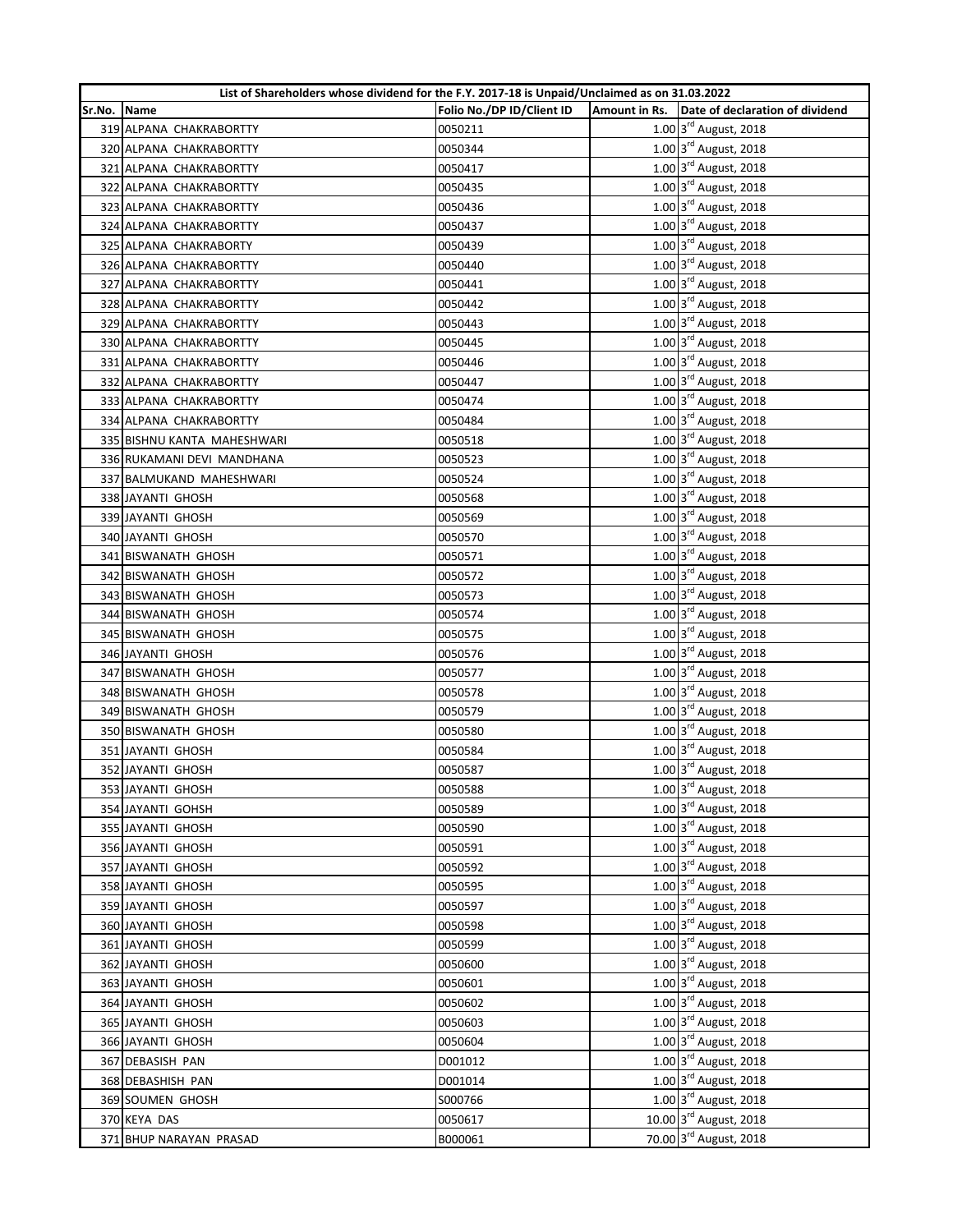|        | List of Shareholders whose dividend for the F.Y. 2017-18 is Unpaid/Unclaimed as on 31.03.2022 |                           |  |                                               |
|--------|-----------------------------------------------------------------------------------------------|---------------------------|--|-----------------------------------------------|
| Sr.No. | Name                                                                                          | Folio No./DP ID/Client ID |  | Amount in Rs. Date of declaration of dividend |
|        | 372 DAWA DOMA KHYMSAR                                                                         | D000140                   |  | 100.00 3rd August, 2018                       |
|        | 373 TUHIKA TALUKDAR                                                                           | T000083                   |  | 5.00 3rd August, 2018                         |
|        | 374 SOUDAMINI DHAL                                                                            | IN30220110768323          |  | 2.00 3rd August, 2018                         |
|        | 375 APURBA KUMAR DAS                                                                          | A000058                   |  | 34.00 3rd August, 2018                        |
|        | 376 ASHOK KUMAR DAS                                                                           | A000196                   |  | 20.00 3rd August, 2018                        |
|        | 377 AJAY KUMAR JAIN                                                                           | A000316                   |  | 100.00 3rd August, 2018                       |
|        | 378 SHARADA B SALIAN                                                                          | S000443                   |  | 1960.00 3rd August, 2018                      |
|        | 379 ANILBHAI HASMUKHBHAI PATEL                                                                | 1201090000348533          |  | 150.00 3rd August, 2018                       |
|        | 380 ABRAHAM THOMAS MATTAKKAL                                                                  | 1201090900007313          |  | 10.00 3rd August, 2018                        |
|        | 381 MUKESH ART HANDICRAFTS PRIVATE LIMITED                                                    | 1201210100250732          |  | 973.00 3rd August, 2018                       |
|        | 382 BALIRAM SHIVRAM MAHAJAN                                                                   | 1201750000510941          |  | 35.00 3rd August, 2018                        |
|        | 383 RUPA RAY                                                                                  | 1201910300149129          |  | 1.00 3rd August, 2018                         |
|        | 384 ASISH KUMAR MUKHERJEE                                                                     | 1202420000067528          |  | 1.00 3rd August, 2018                         |
|        | 385 KULDIP RAJ MAHAJAN                                                                        | 1202890000395987          |  | 10.00 3rd August, 2018                        |
|        | 386 MALAV ATULBHAI KAPADIA                                                                    | 1202890000599793          |  | 5.00 3rd August, 2018                         |
|        | 387 TUHIN SUBHRA DEY                                                                          | 1203000000022922          |  | 2.00 3rd August, 2018                         |
|        | 388 KIRTI CHANDRASHEKHAR KHOBARE                                                              | 1203320010937486          |  | 1.00 3rd August, 2018                         |
|        | 389 SURYANARAYAN DEVARU HEGDE                                                                 | 1203440000461721          |  | 11.00 3rd August, 2018                        |
|        | 390 SANGEETA BAHETY                                                                           | 1203460000057646          |  | 10.00 3rd August, 2018                        |
|        | 391 ANSUYA BEN ALKESHBHAI FADIA                                                               | 1203820000027401          |  | 15.00 3rd August, 2018                        |
|        | 392 PRABHAT KUMAR CHAUDHURI                                                                   | 1203840000071137          |  | 1.00 3rd August, 2018                         |
|        | 393 RAJKUMAR SEN                                                                              | 1203840000076500          |  | 6.00 3rd August, 2018                         |
|        | 394 KAUSTUBH JYOTI PAL                                                                        | 1203840000088913          |  | 2.00 3rd August, 2018                         |
|        | 395 GOBINDA ROY                                                                               | 1203840000358507          |  | 1.00 3rd August, 2018                         |
|        | 396 GOBINDA CHANDRA LAHA                                                                      | 1203840000423882          |  | 1.00 3rd August, 2018                         |
|        | 397 NIRMALA DEVI BOTHRA                                                                       | 1204630001489991          |  | 1.00 3rd August, 2018                         |
|        | 398 ATALBIHARI SANTOSHKUMAR SHARMA                                                            | 1302310000097063          |  | 1.00 3rd August, 2018                         |
|        | 399 RAVINDER NATH CHOPRA                                                                      | 1302340000398276          |  | 35.00 3rd August, 2018                        |
|        | 400 MOHAN LAL TAWRI                                                                           | 1302340000409221          |  | 1.00 3rd August, 2018                         |
|        | 401 ASHOK KUMAR JINDAL                                                                        | 1304140000109021          |  | 1.00 3rd August, 2018                         |
|        | 402 BARUN CHAND DEY                                                                           | B000187                   |  | 25.00 3rd August, 2018                        |
|        | 403 PRATIBHA SETHI                                                                            | IN30020610788904          |  | 2.00 3rd August, 2018                         |
|        | 404 KASHI NATH MANNA                                                                          | IN30021412538878          |  | 1.00 3rd August, 2018                         |
|        | 405 SAILENDRA NATH DAS                                                                        | IN30026310072250          |  | 1.00 3rd August, 2018                         |
|        | 406 SUKANTA CHATTERJEE                                                                        | IN30026310105538          |  | 1.00 3rd August, 2018                         |
|        | 407 NILIMA SAHA                                                                               | IN30032710290534          |  | 1.00 3rd August, 2018                         |
|        | 408 MANORANJAN SAHA                                                                           | IN30032710432766          |  | 1.00 3rd August, 2018                         |
|        | 409 BHABANI PROSAD BHATTACHARJEE                                                              | IN30036021453242          |  | 5.00 3rd August, 2018                         |
|        | 410 DEBJANI BASU                                                                              | IN30048412742669          |  | 1.00 3rd August, 2018                         |
|        | 411 SHIVAM DHANANI                                                                            | IN30051322141769          |  | 5.00 3rd August, 2018                         |
|        | 412 JAGDISH PRASAD CHOUDHARY                                                                  | IN30069310106510          |  | 1.00 3rd August, 2018                         |
|        | 413 NITIN A GANDHI                                                                            | IN30075710979772          |  | 10.00 3rd August, 2018                        |
|        | 414 MADHUKAR KHETAN                                                                           | IN30077310066923          |  | 1.00 3rd August, 2018                         |
|        | 415 TAPAN KUMAR DAS                                                                           | IN30077310104592          |  | 1.00 3rd August, 2018                         |
|        | 416 SHANTI LAL DUGAR                                                                          | IN30077310355725          |  | 6.00 3rd August, 2018                         |
|        | 417 RAMESH ROSHAN BORANA                                                                      | IN30089610266603          |  | 2.00 3rd August, 2018                         |
|        | 418 AJAY HARITWAL                                                                             | IN30105510349665          |  | 1.00 3rd August, 2018                         |
|        | 419 JAGRUTI A TANNA                                                                           | IN30115112748339          |  | 50.00 3rd August, 2018                        |
|        | 420 TARAK CHANDRA SARKAR                                                                      | IN30131320712885          |  | 1.00 3rd August, 2018                         |
|        | 421 VISHAL AMRATLAL SHAH                                                                      | IN30132110263585          |  | 100.00 3rd August, 2018                       |
|        | 422 AMIT GUPTA                                                                                | IN30154917813845          |  | 1.00 3rd August, 2018                         |
|        | 423 JYOTIDEVI LAXMAN PUROHIT                                                                  | IN30160411753455          |  | 5.00 3rd August, 2018                         |
|        | 424 ALAVANDAR K                                                                               | IN30163740388762          |  | 254.00 3rd August, 2018                       |